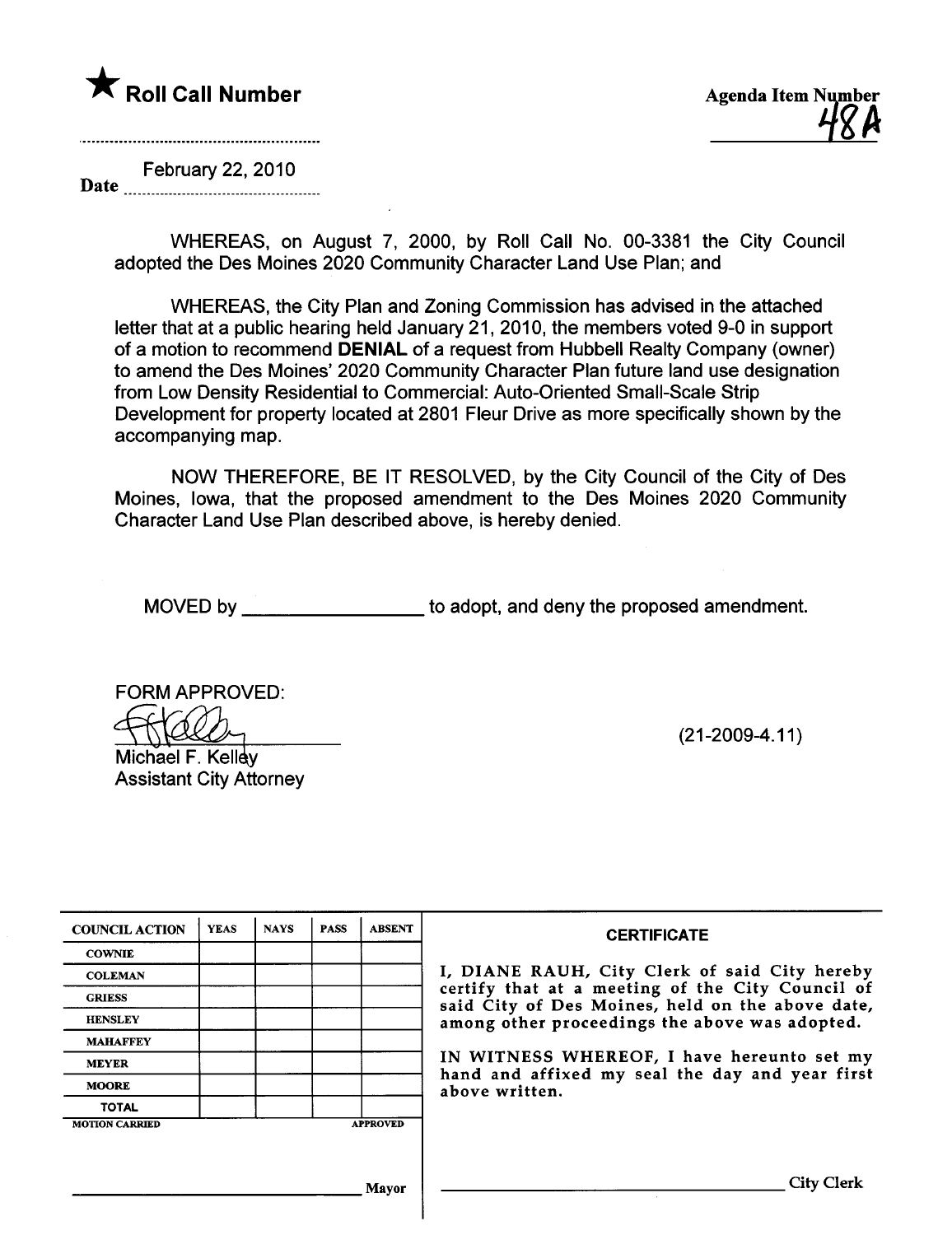| Request from Hubbell Realty Company (owner) represented by R. Michael Hays<br>(officer) to rezone property at 2801 Fleur Drive. |                    |                         |                                                                                                                                                    |              |           | File #<br>ZON2009-00220                                                                   |
|---------------------------------------------------------------------------------------------------------------------------------|--------------------|-------------------------|----------------------------------------------------------------------------------------------------------------------------------------------------|--------------|-----------|-------------------------------------------------------------------------------------------|
| <b>Description</b><br>of Action                                                                                                 |                    |                         | "C-2" General Retail and Highway Oriented Commercial District, to allow reuse of the<br>existing professional offices for an event/reception hall. |              |           | Rezone property at 2801 Fleur Drive from "C-0" Commercial-Residential District to Limited |
| 2020 Community<br><b>Character Plan</b>                                                                                         |                    | Low-Density Residential |                                                                                                                                                    |              |           |                                                                                           |
| Horizon 2025<br><b>Transportation Plan</b>                                                                                      |                    | No Planned Improvements |                                                                                                                                                    |              |           |                                                                                           |
| <b>Current Zoning District</b>                                                                                                  |                    |                         | "C-0" Commercial-Residential District                                                                                                              |              |           |                                                                                           |
| <b>Proposed Zoning District</b>                                                                                                 |                    |                         | "C-2" General Retail and Highway Oriented Commercial District                                                                                      |              |           |                                                                                           |
| <b>Consent Card Responses</b><br>Inside Area<br>Outside Area                                                                    |                    | In Favor                | Not in Favor                                                                                                                                       | Undetermined |           | % Opposition                                                                              |
| <b>Plan and Zoning</b><br><b>Commission Action</b>                                                                              | Approval<br>Denial | $9-0$                   | Required 6/7 Vote of<br>the City Council                                                                                                           |              | Yes<br>No | x                                                                                         |

ZON2009-00220

Hubbell Realty Co - 2801 Fleur Drive

 $\sim$ 

 $\hat{\boldsymbol{\gamma}}$ 

 $\frac{1}{2} \left( \frac{1}{2} \right)$  ,  $\frac{1}{2} \left( \frac{1}{2} \right)$ 

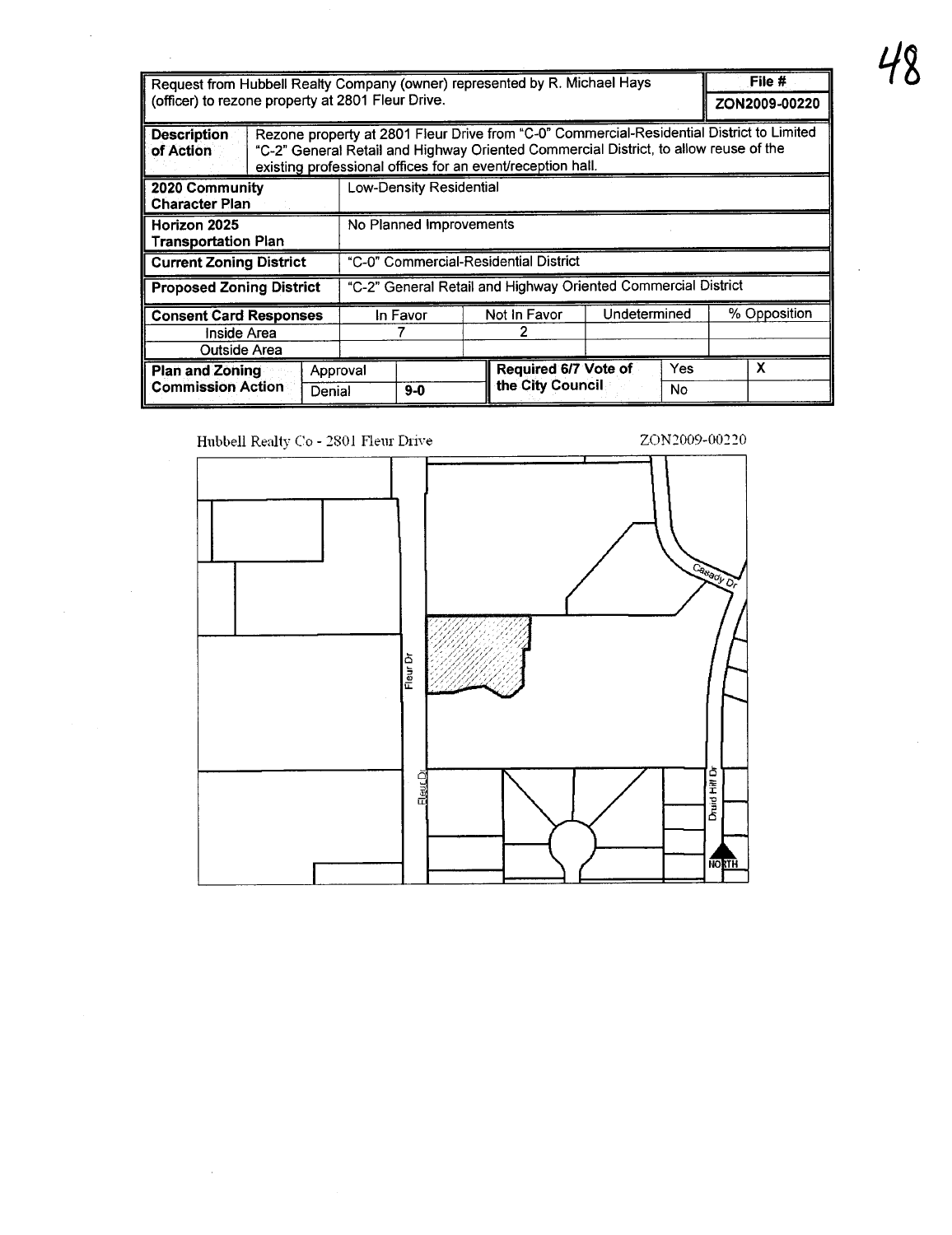#### January 27,2010

Honorable Mayor and City Council City of Des Moines, Iowa

Members:

Communication from the City Plan and Zoning Commission advising that at their meeting held January 21,2010, the following action was taken:

#### COMMISSION RECOMMENDATION:

After public hearing, the members voted 9-0 as follows:

| <b>Commission Action:</b> | Yes | Nays | Pass | Absent |
|---------------------------|-----|------|------|--------|
| Leisha Barcus             |     |      |      | χ      |
| JoAnne Corigliano         | X   |      |      |        |
| <b>Shirley Daniels</b>    |     |      |      | Х      |
| Jacqueline Easley         |     |      |      | Χ      |
| Dann Flaherty             | х   |      |      |        |
| Ted Irvine                |     |      |      | х      |
| Jeffrey Johannsen         | Х   |      |      |        |
| Greg Jones                | Х   |      |      |        |
| Jim Martin                | Χ   |      |      |        |
| <b>Brian Millard</b>      | Х   |      |      |        |
| <b>William Page</b>       | Χ   |      |      |        |
| <b>Mike Simonson</b>      | Χ   |      |      |        |
| <b>Kent Sovern</b>        | χ   |      |      |        |

APPROVAL of a request from Hubbell Realty Company (owner) for property located at 2801 Fleur Drive to find the requested rezoning not in conformance with the existing Des Moines' 2020 Community Character Plan.

By separate motion Commissioners recommended 9-0 as follows:

| <b>Commission Action:</b> | Yes | <b>Nays</b> | Pass | . Absent |
|---------------------------|-----|-------------|------|----------|
| Leisha Barcus             |     |             |      | Χ        |
| JoAnne Corigliano         | X   |             |      |          |
| <b>Shirley Daniels</b>    |     |             |      | Χ        |
| Jacqueline Easley         |     |             |      | Χ        |
| Dann Flaherty             | Х   |             |      |          |
| <b>Ted Irvine</b>         |     |             |      | Х        |
| Jeffrey Johannsen         | X   |             |      |          |
| Greg Jones                | х   |             |      |          |
| <b>Jim Martin</b>         | Χ   |             |      |          |
| <b>Brian Millard</b>      | Х   |             |      |          |
| <b>William Page</b>       | х   |             |      |          |
| <b>Mike Simonson</b>      | Х   |             |      |          |
| <b>Kent Sovern</b>        | Х   |             |      |          |



ARMORY BUILDING 602 ROBERT D. RAY DRIVE DES MOINES, IOWA 50309-1881 (515) 283-4182

> ALL-AMERICA CITY 1949,1976,1981 2003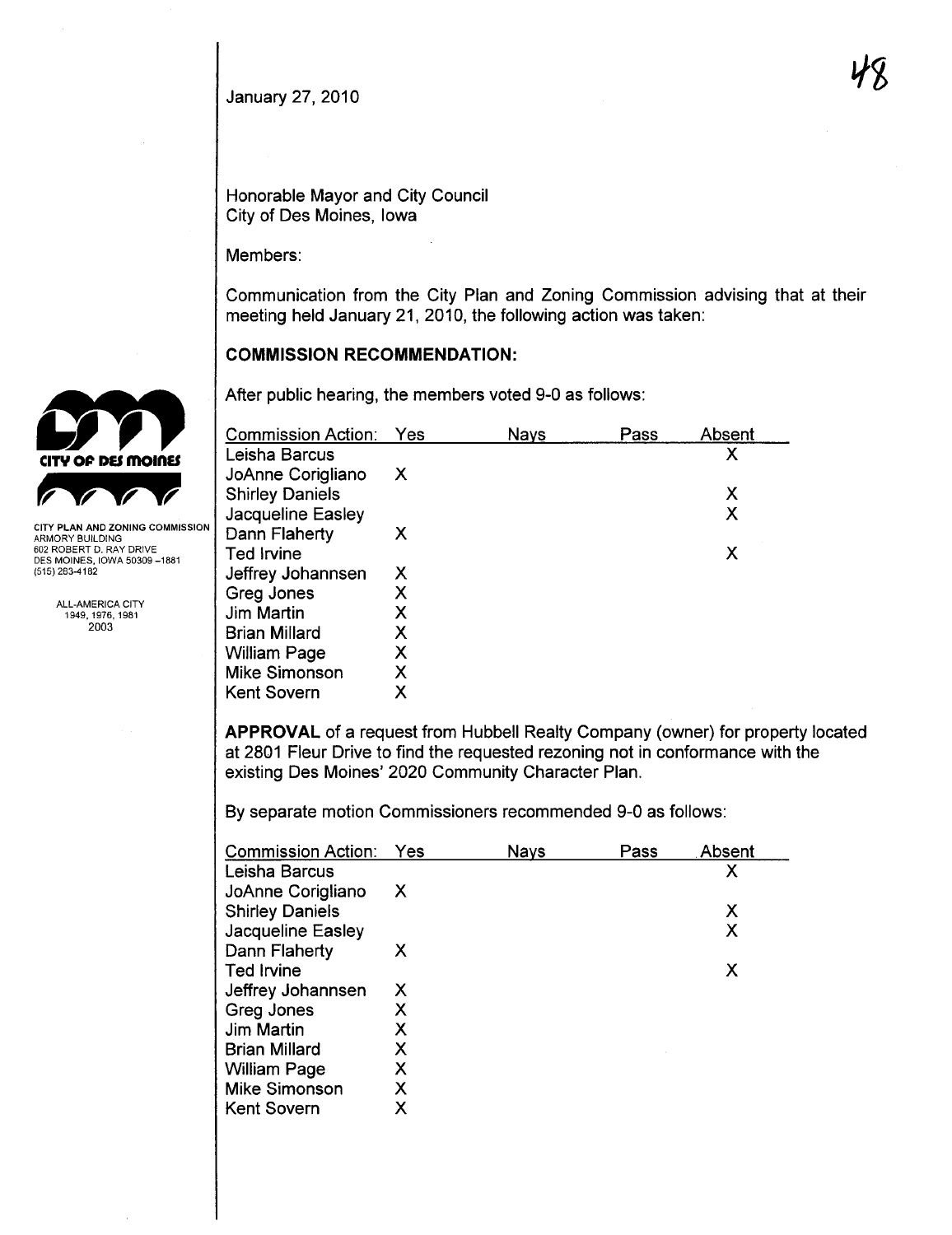DENIAL to amend the Des Moines' 2020 Community Character Plan future land use designation from Low Density Residential to Commercial: Auto-Oriented Small-Scale Strip Development. 21-2009-4.11

By separate motion Commissioners recommended 9-0 as follows:

| <b>Commission Action:</b> | Yes | <b>Nays</b> | Pass | Absent |
|---------------------------|-----|-------------|------|--------|
| Leisha Barcus             |     |             |      | X      |
| JoAnne Corigliano         | X   |             |      |        |
| <b>Shirley Daniels</b>    |     |             |      | Х      |
| Jacqueline Easley         |     |             |      | Χ      |
| Dann Flaherty             | х   |             |      |        |
| Ted Irvine                |     |             |      | Х      |
| Jeffrey Johannsen         | Х   |             |      |        |
| Greg Jones                | Х   |             |      |        |
| Jim Martin                | Х   |             |      |        |
| <b>Brian Millard</b>      | Х   |             |      |        |
| <b>William Page</b>       | Х   |             |      |        |
| <b>Mike Simonson</b>      | Χ   |             |      |        |
| <b>Kent Sovern</b>        | х   |             |      |        |

DENIAL to the rezoning of property from "C-O" Commercial-Residential District to Limited "C-2" General Retail and Highway Oriented Commercial District:

Written Responses

7 In Favor

2 In Opposition

# STAFF RECOMMENDATION TO THE P&Z COMMISSION

Part A) Staff recommends that the requested rezoning be found not in conformance with the existing Des Moines' 2020 Community Character Plan.

Part B) Staff recommends approval of the requested amendment to the Des Moines' 2020 Community Character Plan future land use designation from Low Density Residential to Commercial: Auto-Oriented Small-Scale Strip Development.

Part C) Staff recommends approval of the requested rezoning subject to the applicant agreeing to the following conditions:

- 1. Any external modifications or additions to the structure shall be in accordance with the Secretary of the Interior's Standards for the Treatment of Historic Properties.
- 2. Any modifications to the site, including any building additions, building demolition, or parking lot expansions, shall be in accordance with a site plan as approved by the City's Plan & Zoning Commission.
- 3. Any additional parking constructed shall be set back at least 10 feet from the northern and eastern boundaries, 25 feet from the southern boundary of the property, and 35 feet from the western boundary.
- 4. Any additional parking constructed shall be landscaped in accordance with the Landscape Standards applicable to the "C-2" District.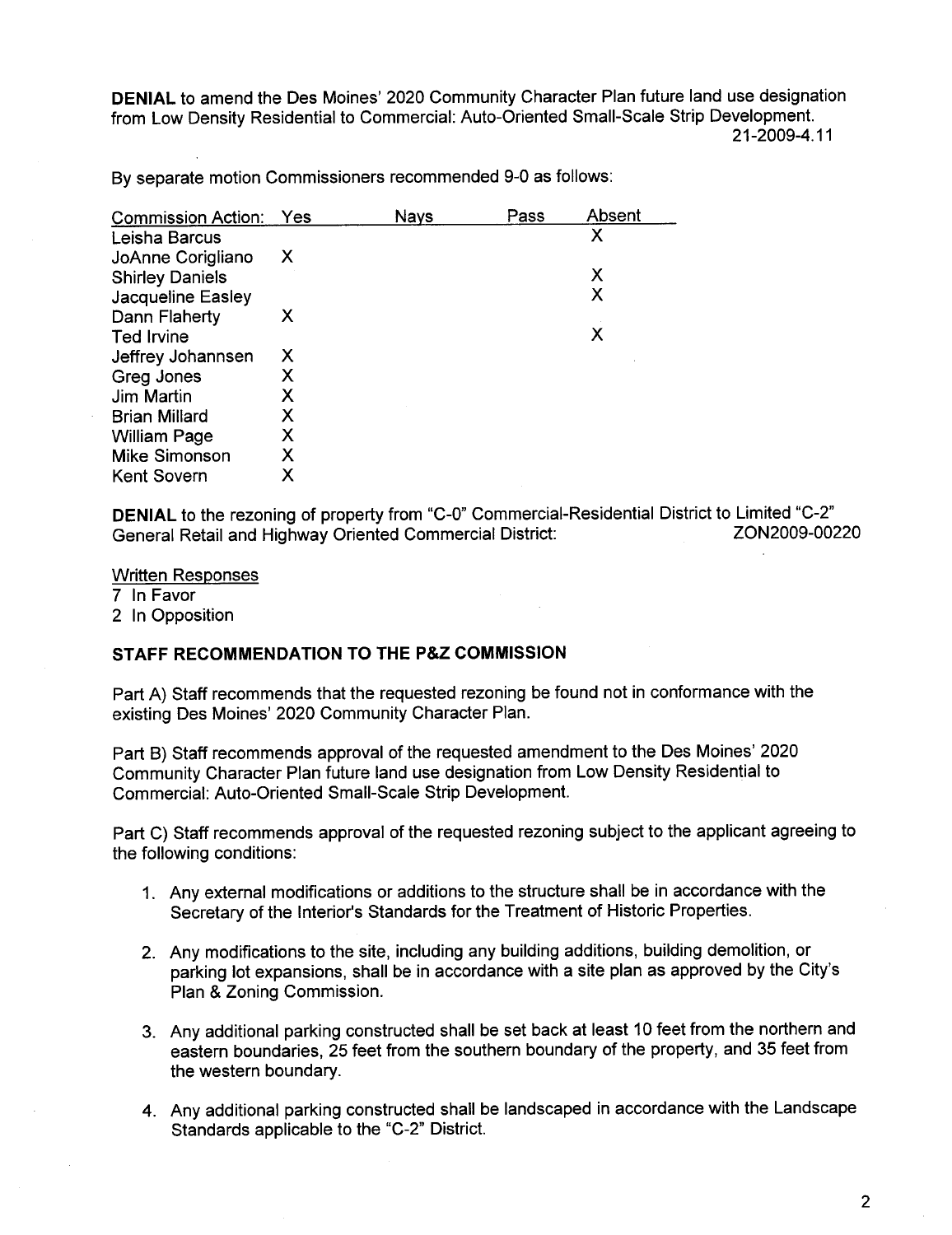- 5. Signage shall be limited to a single monument sign constructed with a brick base to complement the structure and shall not exceed 8 feet in height or 32 square feet in area.
- 6. Use of the property shall be limited to the following uses:
	- a) Single-family detached dwellings.
	- b) Churches, cathedrals, temples, and similar places of worship, provided that all principal buildings be set back a minimum of 35 feet from all property lines.
	- c) Public and parochial schools, elementary and secondary, and other educational institutions having an established current curriculum the same as ordinarily given in public schools in the city, but excluding boarding schools, nursery schools, and child care centers; provided that all principal buildings shall be set back a minimum of 35 feet from all property lines.
	- d) Supervised group residences, subject to the requirements of City Code Section 134-342.
	- e) Family homes, provided that new family homes owned or operated by public or private agencies shall be disbursed throughout the residential districts and shall not
	- be located within contiguous city block areas.<br>Elder family homes, provided that elder family homes shall be disbursed throughout f) Elder family homes, provided that elder family homes shall be disbursed throughout the residential districts and shall not be located within contiguous city block areas.
	- g) Elder group homes, provided that elder group homes shall be disbursed throughout the residential districts and shall not be located within contiguous city block areas.
	- h) Day nursery, day care center or nursery schooL.
	- i) Multiple-family residential subject to review and approval of a site plan by the Plan & Zoning Commission under Designs Guidelines for Multiple-Family Residential Uses.
	- j) Boardinghouses and roominghouses provided that any boardinghouse or roominghouse constructed or altered to increase the number of bedrooms after July 1, 2002, shall be used and maintained in conformance with an approved site plan,
	- k) Institutions of a religious, educational, or philanthropic nature, including libraries.
	- I) Colleges and universities, both public and private, including administrative buildings, classrooms, dormitories, athletic facilities, and similarly related structures, but excluding commercial trade schools and business colleges.
	- m) Nursing, convalescent, and retirement homes,
	- n) College fraternities and sororities if recognized by the local college or university.
	- 0) Private clubs, lodges, or veterans organizations, excepting those holding a beer permit or liquor license,
	-
	- p) Hospitals, both public and private.
	- q) Clinics or group medical centers, including dental clinics.<br>r) The office of a doctor, dentist, osteopath, chiropractor, op The office of a doctor, dentist, osteopath, chiropractor, optometrist, chiropodist, or similar profession.
	- s) Office uses not to exceed 30,000 square feet of gross floor area.
	- t) Funeral homes and mortuaries.
	- u) Beauty shops and barbershops.
	- v) Antique shops.
	- w) Apparel shops.
	- x) Art shops.
	-
	- y) Baby and children's stores.<br>z) Bakeries with a retail sales Bakeries with a retail sales area where all products produced on the premises are available fresh daily, provided the product preparation and storage area does not exceed 5,000 square feet of gross floor area. Distribution of products to other premises is permitted; however, no semitrailer trucks shall be used for distribution purposes.
	- aa) Bookstores.
	-
	- bb) Camera stores.<br>cc) Collection office Collection office of public utility.
	- dd) Confectionery stores, including ice cream or snack bars.
	- ee) Delicatessens,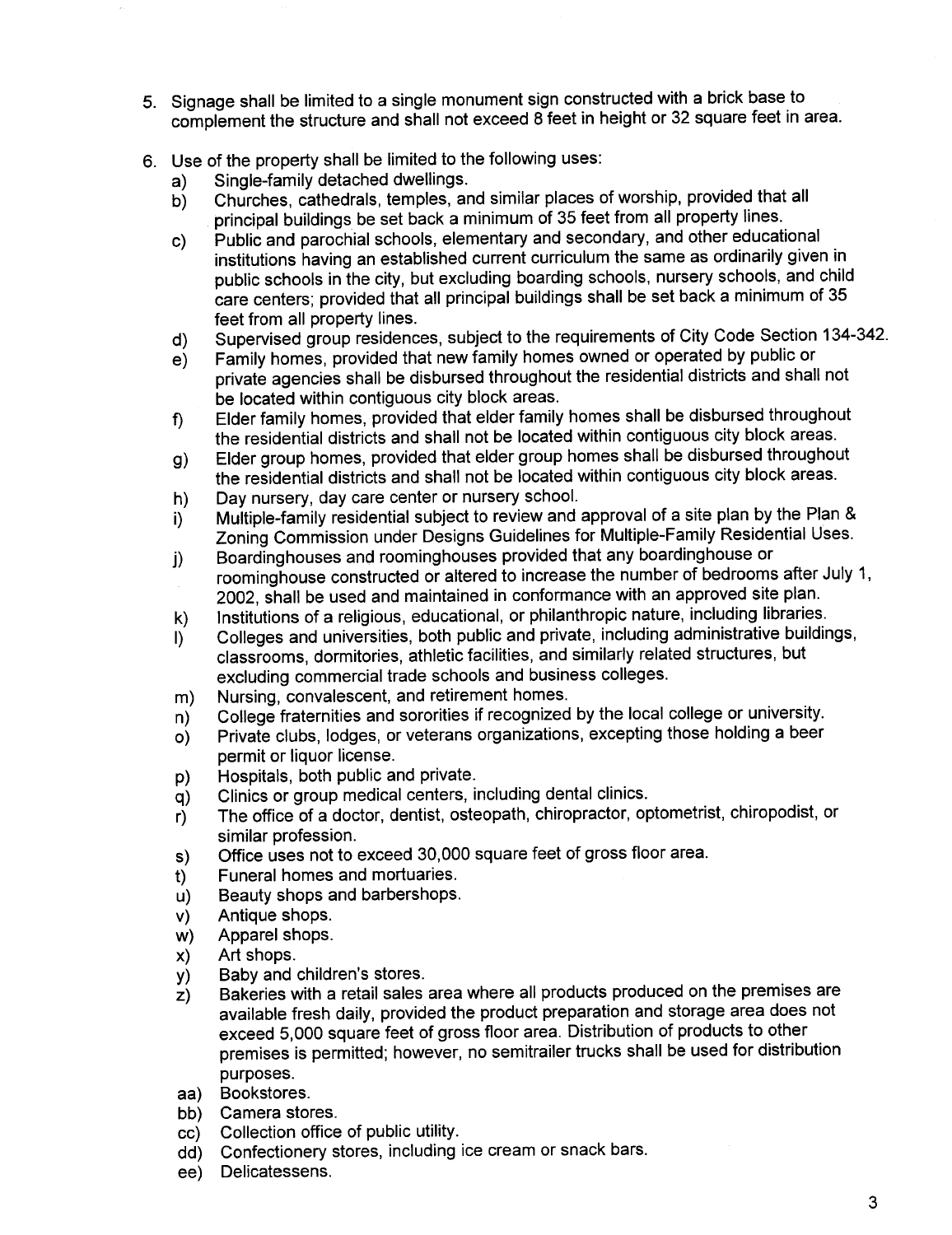- ff) Florist shops and greenhouses.
- gg) Furniture stores,
- hh) Gift shops.
- ii) Hobby shops,
- jj) Jewelry stores and watch repair shops.
- kk) Leather goods stores.
- II) Music stores.
- mm) Music studios.
- nn) Photographic studios, including film developing and retail sales of photographic equipment and supplies.
- oo) Post office substations.
- pp) Restaurants.
- qq) Tailor and dressmaking shops.<br>rr) Theaters.
- Theaters.
- ss) Banks, savings and loan associations and similar financial institutions.
- tt) Business, secretarial or other commercially operated schools for adults, but not including commercial trade schools, such as gasoline, diesel, or marine engine mechanics schools, or truck driving schools.
- uu) Labor union offces, including assembly halls, not to exceed 1,500 square feet of gross floor area for the assembly halL.
- vv) Photographic printing or developing and photocopying establishments, but not including letter or offset presses.
- ww) Radio stations, not to exceed 15 watts of power, including the transmitting tower, such tower not to exceed 100 feet in height.
- xx) Package goods stores for the sale of alcoholic beverages, subject to section 134-954.
- yy) Parking lots used for the temporary placement of motor vehicles while the driver is engaged in some other activity (i.e., working, shopping, or attending a recreational event, etc.) but not including a storage lot.
- zz) Animal hospitals, veterinary clinics, or kennels, provided any exercising runway shall be at least 200 feet from any adjoining residential use,
- aaa) Ballrooms and dancehalls,
- bbb) Trade schools.
- ccc) Hotels.
- ddd) Motels.
- eee) Office buildings.
- fff) Package goods stores for the sale of alcoholic beverages subject to the requirements of City Code Section 134-954.
- ggg) Photographic printing or developing establishments.
- hhh) Physical culture or health establishments.
- iii) Auction businesses.
- jij) Radio or television studios.
- kkk) Bed and breakfasts.

# STAFF REPORT

#### i. GENERAL INFORMATION

1. Purpose of Request: The applicant is seeking to rezone the property in order to market the structure for commercial uses, such as retail, office, or a medical clinic. The current "C-0" Commercial-Residential District zoning classification limits use of the property to a professional office or a residential use. A portion of the structure (approximately 5,000 square feet) currently contains an office use. Any future commercial reuse of the property or expansion of the existing office space must comply with off-street parking requirements.

The subject property is listed on the National Register of Historic Places but is not designated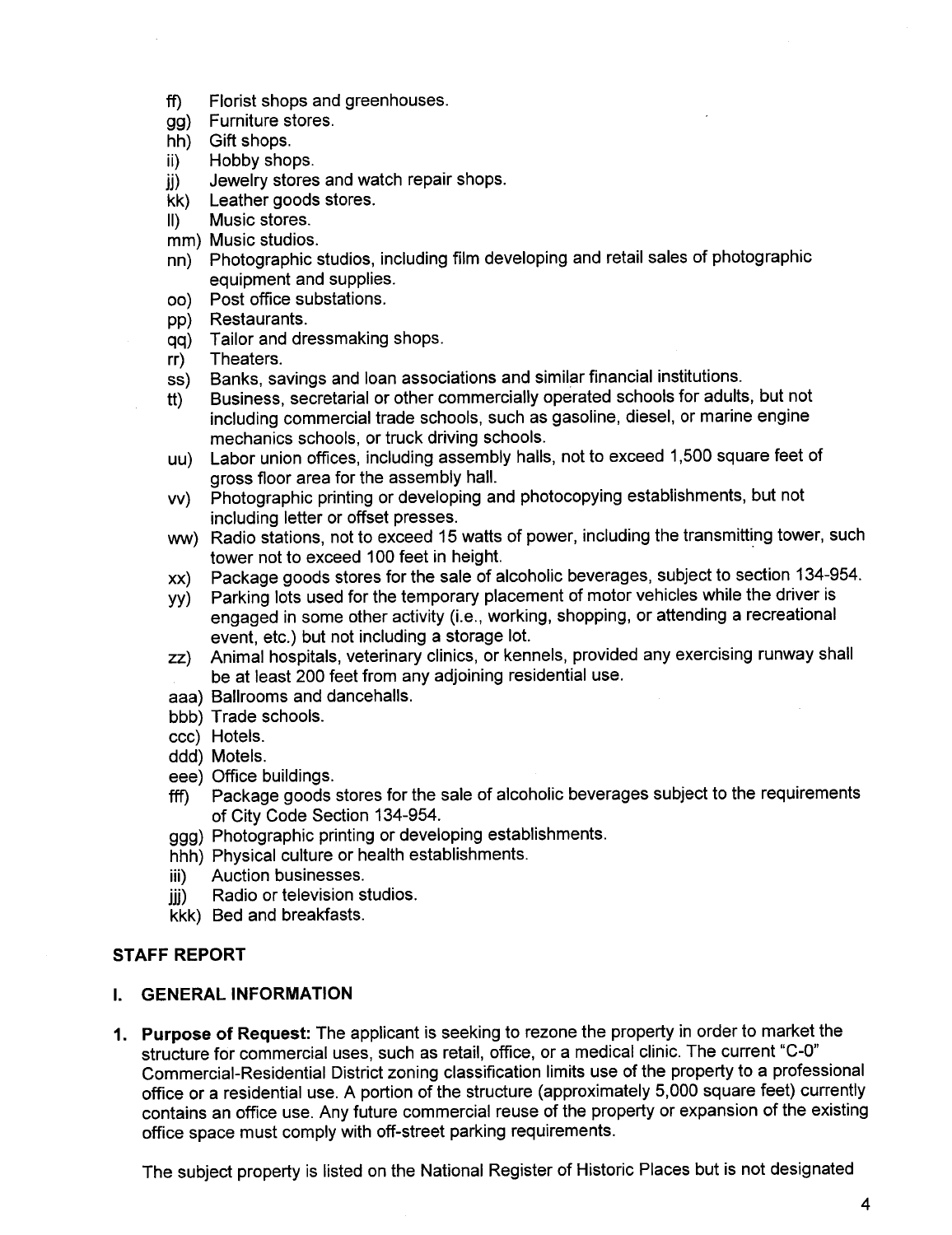as a Local Landmark. Therefore, modifications to the building are not subject to the review of the City's Landmark Review Board.

- 2. Size of Site: 81,021 square feet (1.86 acres).
- 3. Existing Zoning (site): "C-O" Commercial-Residential District.
- 4. Existing Land Use (site): The site contains the historic Rollins Mansion. Approximately 5,000 square feet of the 18,000-square foot structure has been converted to commercial office space. The site also contains a circular parking lot in front of the structure with approximately 13 spaces, an area in front of the garage with 3 spaces, and a parking lot behind the structure with approximately 20 spaces.
- 5. Adjacent Land Use and Zoning:

North - "C-0", Use is the Butler Mansion, which is used as office space for the Integer Group.

South - "PUD", Use is the Druid Hills townhome development.

East - "PUD", Use is the Druid Hills townhome development.

West - "R-3", Uses are multiple-family residential and AIB College of Business.

- 6. General Neighborhood/Area Land Uses: The subject property is located on the Fleur Drive corridor in an area that includes a mix of residential, educational, and commercial uses.
- 7. Applicable Recognized Neighborhood(s): Gray's Lake Neighborhood,
- 8. Relevant Zoning History: The property was rezoned on April 22, 1996 by Ordinance 13,331 to a Limited "C-O" District with the following limitations:
	- a) The design of any building addition upon the Property shall be complimentary to the existing structure,
	- b) Any parking along the northern and eastern boundary of the Property shall be set back at least 10 feet from the property line and meet the ordinance requirements for screening and landscaping.
	- c) Any parking area along the south boundary line of the Property shall maintain a 25 foot setback with the required screening and/or landscaping,
	- d) Any parking area along the western boundary line of the Property shall be set back 35 feet from the property line and maintain the required screening /Iandscaping pursuant to the Zoning Ordinance.
- 9. 2020 Community Character Land Use Plan Designation: Low-Density ResidentiaL.
- 10. Applicable Regulations: The Commission reviews all proposals to amend zoning regulations or zoning district boundaries within the City of Des Moines. Such amendments must be in conformance with the comprehensive plan for the City and designed to meet the criteria in §414.3 of the Iowa Code. The Commission may recommend that certain conditions be applied to the subject property if the property owner agrees in writing, prior to the City Council Hearing, The recommendation of the Commission will be forwarded to the City Council.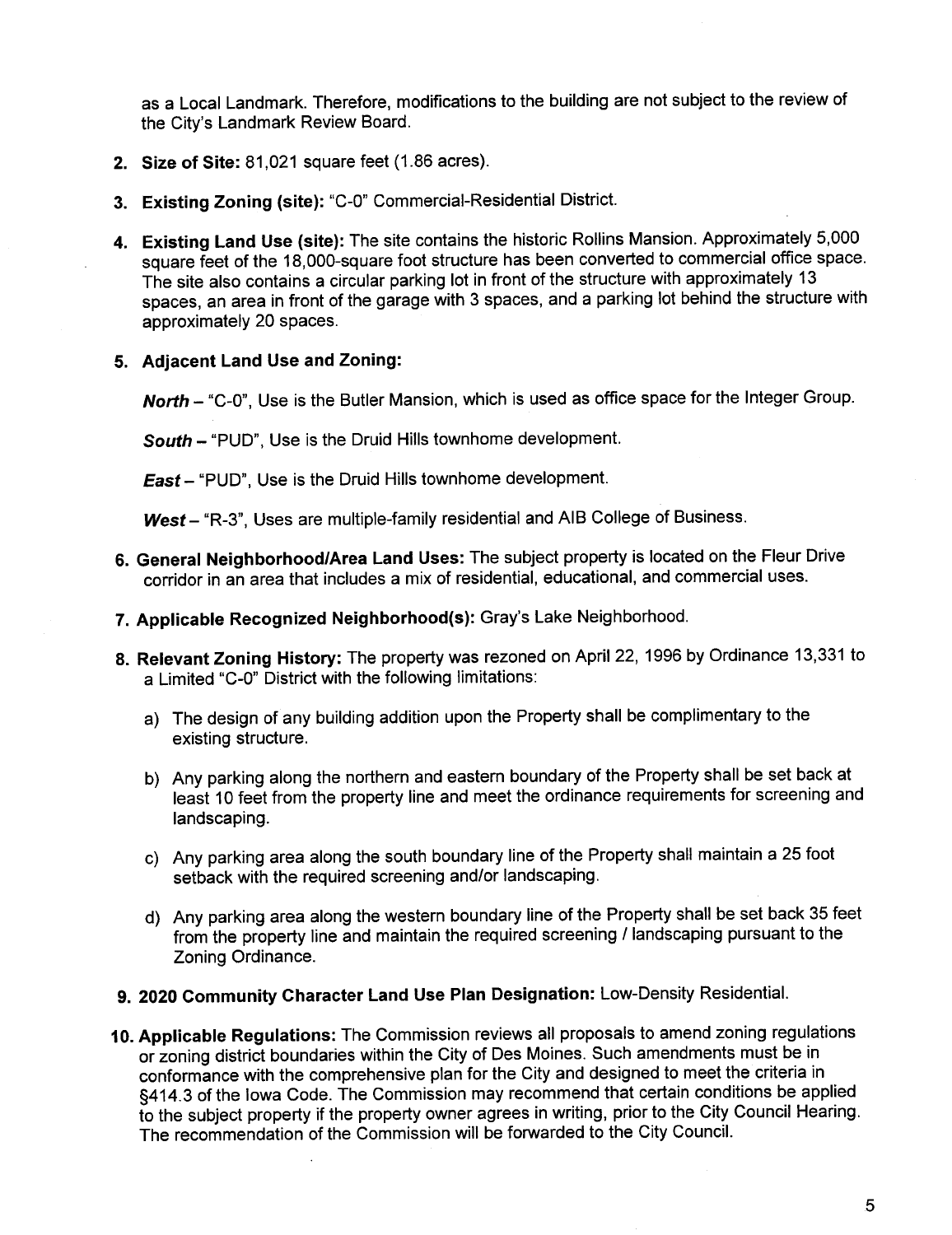## II. ADDITIONAL APPLICABLE INFORMATION

- 1. Urban Design: The subject property is listed on the National Register of Historic Places but is not designated as a Local Landmark, Therefore, modifications to the building are not subject to the review of the City's Landmark Review Board. Given the historic character of the property, staff recommends that the rezoning be conditional upon any future external modifications or additions to the structure being in accordance with the Secretary of the Interior's Standards for the Treatment of Historic Properties.
- 2. Site Plan: Given the historic character of the property, staff recommends that any future modifications to the site, including any building additions, building demolition, or parking lot expansions, be subject to review and approval of a site plan by the City's Plan & Zoning Commission.
- 3. Landscaping & Buffering: The subject property contains several mature trees in the in the front yard area along Fleur Drive. Any site development for parking improvements may require site landscaping and buffering for the adjoining properties, In addition, any site development that would remove mature trees will require mitigation plantings in accordance with the recently adopted ordinance as part of the Site Plan.
- 4. Parking: The site contains a circular parking lot in front of the structure with approximately 13 spaces, an area in front of the garage with 3 spaces, and a parking lot behind the structure with approximately 20 spaces. Any future commercial reuse of the property is subject to compliance with the off-street parking requirements unless the Zoning Board of Adjustment grants a Variance or Exception to the requirement.

The existing zoning conditions (adopted April 22, 1996 by Ordinance 13,331) require any offstreet parking to provide a 10-foot setback from the north and east property lines, a 25-foot setback from the south property line, and a 35-foot setback from the west (front) property line.

- 5. 2020 Community Character Plan: In order to find the requested rezoning in conformance with the comprehensive plan, the future land use designation must be amended from Low-Density Residential to Commercial: Auto-Oriented Small-Scale Strip Development. The 2020 Community Character Plan defines this designation as small-to-moderate commercial that serves the passing motorist. Staff believes this designation is appropriate given its location along Fleur Drive so long as use of the property is restricted to those listed in the Section III (Staff Recommendation) of this report.
- 6. Additional Information: Given the historic character of the property, staff recommends signage on the property be limited to a monument sign constructed with a brick base to complement the structure and shall be no greater than 8 feet in height or 32 square feet in area.

#### SUMMARY OF DISCUSSION

Mike Ludwig presented staff report and recommendation.

Brian Millard asked if a cell tower would be allowed on this property.

Mike Ludwig stated no a cell tower would not be allowed on this property, but a radio station could have a tower there.

Brian Millard asked would the applicant agree to exclude the use of a radio station tower and is there anything in the restriction about time, (i.e. late night activities).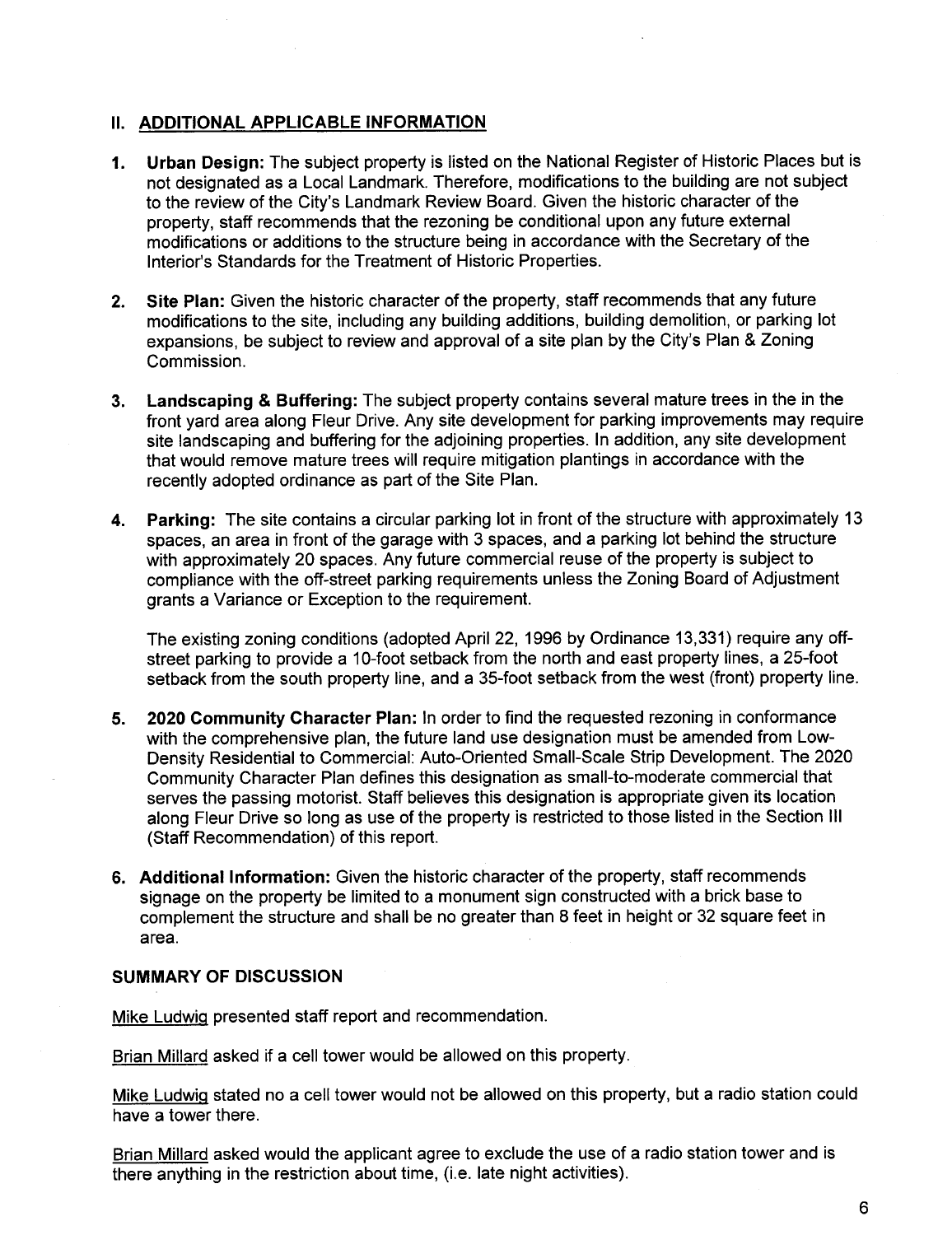Mike Ludwig stated Mr. Millard would have to ask the applicant if they would agree to the exclusion of a radio station and the possibility of the restriction on commercial hours of operation but currently there are no such restrictions proposed.

Will Page asked if this Commission have any authority over the interior of the building because the interior is just as significant to the historic character of the property as the exterior. He is concerned that if the building goes to an inappropriate owner these internal characteristics and features of the house could be salvaged out.

Mike LudwiQ essentially in the zoning regulations typically regulate the use of the property and external features. We do not regulate internal modifications of structures other than through the building codes. It is a national register property it's not in a local historic district and not in a local landmark under the City's code. We are only able to regulate the use of the property through zoning such as the limitations in the staff report and as a condition of this requiring some sort of public review of exterior modification such as parking or the exterior of the building itself.

Will Page stated there are federal guidelines available for rehabilitation.

Dann Flaherty asked if the City regulates the interior on local landmarks.

Mike Ludwig stated he was not aware of any time the City has regulated the interior except to be in compliance with building code, If federal or state dollars are involved (such as historic tax credits) then the SHPO looks at interior renovation.

Kent Sovern asked if the parking lot to the east serves this property and is there appropriate provision for handicap accessibility to subject property.

Mike LudwiQ stated that it does serve this property and any commercial use would be required to comply with our handicapped accessible parking requirements.

Joe Pietruszinsky, Hubbell Realty Company 6900 Westown Parkway stated that the intent of changing uses is to find an adaptive reuse of the building that is suitable and would work well with the historic structure. The end user would be the ones to determine the interior renovation, but we have not made any provisions for that at this time. To further limit uses would hinder prospective buyers from looking at the building.

Will Page asked if the applicant would refer possible buyers to the Secretary of Interiors Standard for rehabilitation for guidance.

Joe Pietruszinsky stated yes, by Hubbell's reputation they would gladly refer possible buyers to the Secretary of Interiors Standard for rehabilitation for guidance because it is a very special structure.

Greg Jones asked if the applicant agrees to staff recommendations.

Joe Pietruszinsky stated yes,

Brian Milard asked if the applicant would exclude the use of a cell tower, and if so would they provide it in writing before the City Council meeting.

Joe Pietruszinsky stated they would exclude the use of a cell tower.

Mike Ludwig stated that cell towers are already excluded from the list of permitted uses.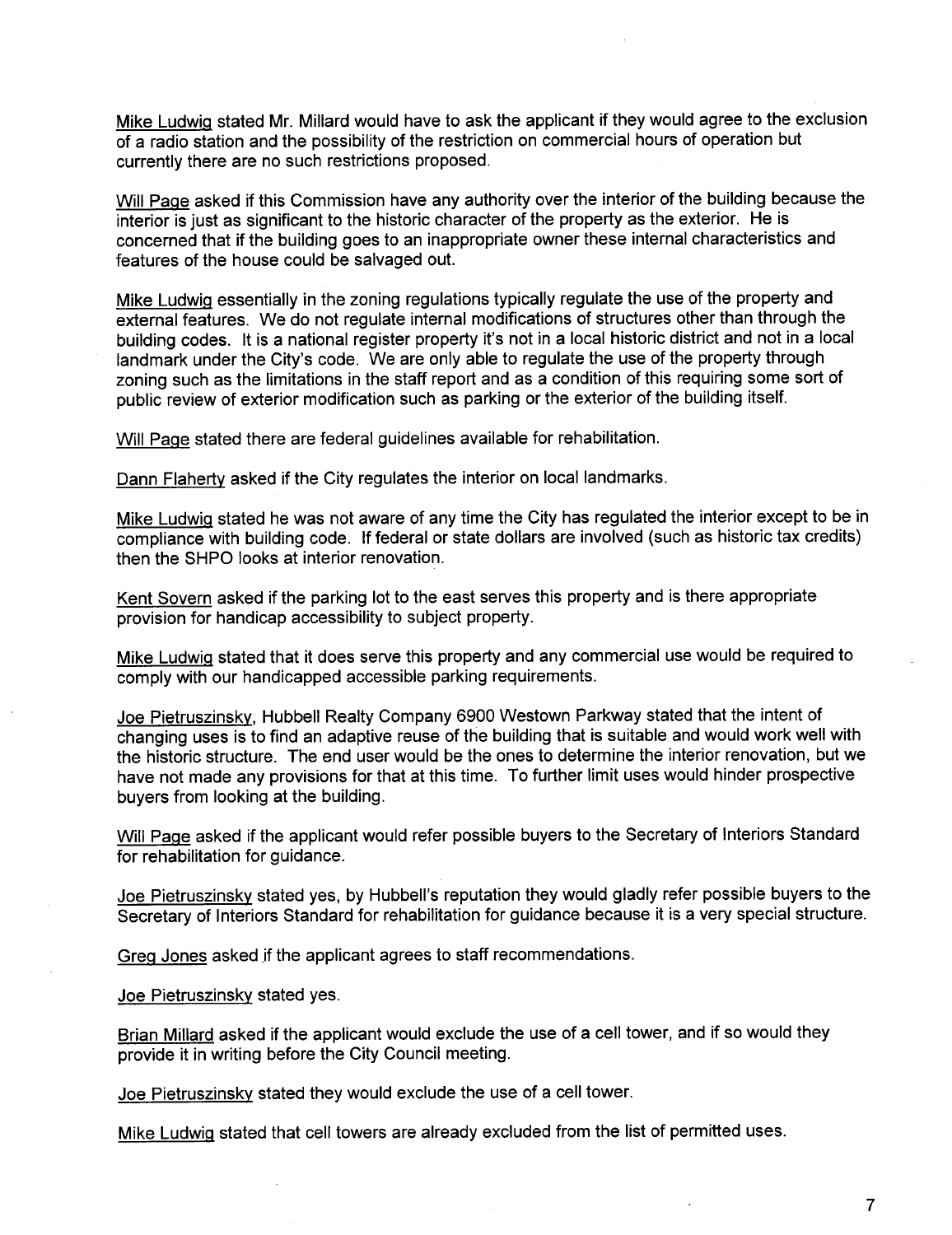Jeffrey Johannsen asked about the hours of operation depending on what business goes into the property.

Larry Hulse stated in this proposal there is no limitation on when someone may operate their business.

Kent Sovern stated that he questions the list of inclusive activities, and noted that duplicate uses exist on the list.

Mike Ludwig pointed out that the list was compiled from three zoning districts so there may be some overlap,

Kent Sovern stated that he cannot support this proposal there are about 26 uses that he would strike.

Brian Millard asked applicant if he could further explain the motivation or need to have "C-2" zoning.

Joe Pietruszinsky stated that it is difficult to provide adaptive reuse of the property. This use is intended to open up our thinking to figure out some use that works economically in that structure. They are comfortable with the list and would like to move forward.

## CHAIRPERSON OPENED THE PUBLIC HEARING

There was no one in the audience to speak in opposition

## CHAIRPERSON CLOSED THE PUBLIC HEARING

Jeffrey Johannsen stated that he agrees with Kent Sovern that some of the proposed permitted uses should be stricken.

Larry Hulse suggested going through the list with applicant.

Brian Milard asked if it was in the Commissions purview to go over the list.

Dann Flaherty asked Mr. Sovern if his concern is the redundancy.

Kent Sovern stated no, he does not agree with the recommendations.

Mike Simonson stated if there is a use that is appropriate for this building then let them come forward and the Commission could hear their case for rezoning. He would like to know what actual use is proposed first.

GreQ Jones stated that he agrees with Mike Simonson and is uncomfortable with the broad list.

Jeffrey Johannsen stated that he too thinks the list is broad but would like to work with Hubbell.

#### COMMISSION ACTION

Kent Sovern moved staff recommendation that the requested rezoning be found not in conformance with the existing Des Moines' 2020 Community Character Plan.

Motion passed 9-0.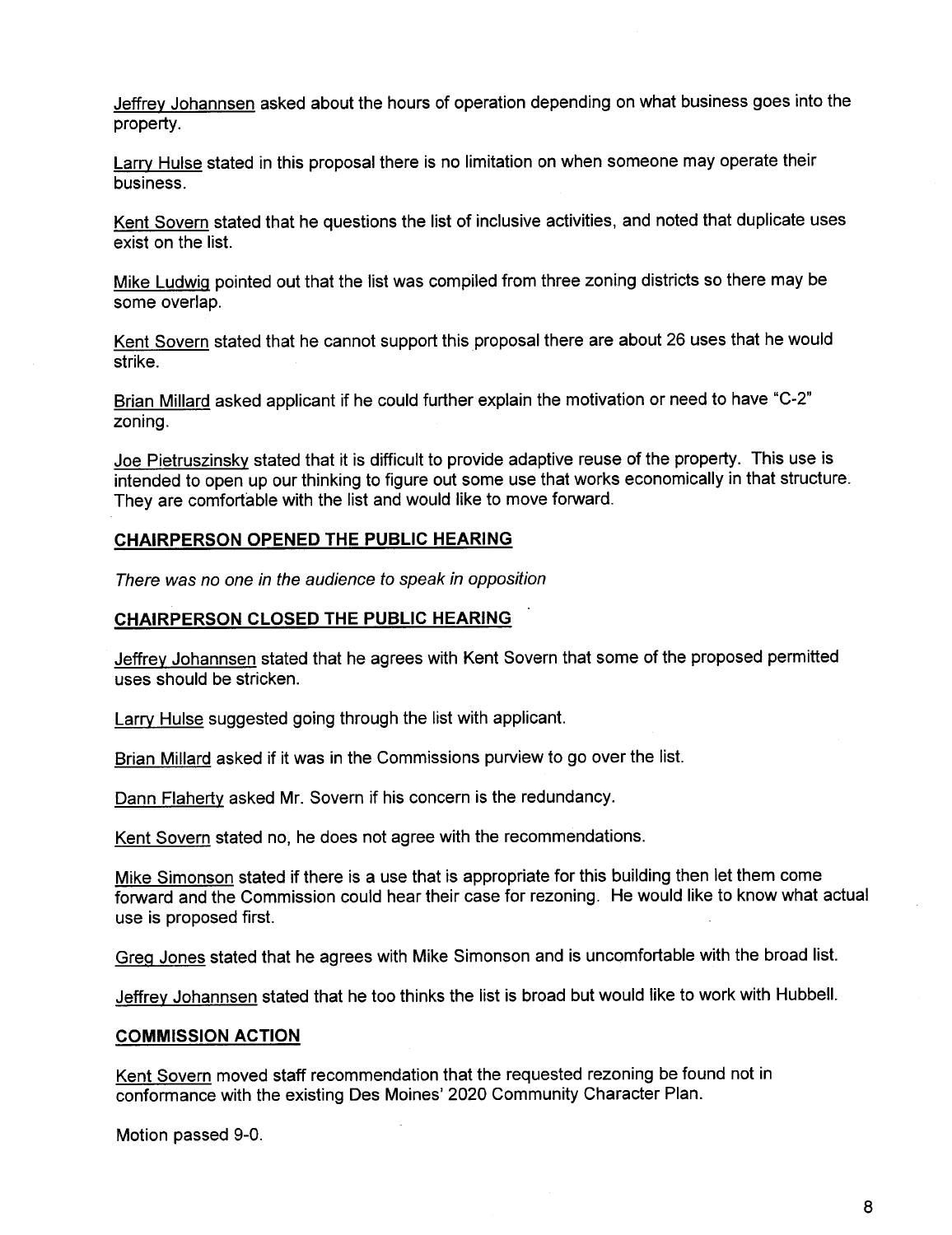Kent Sovern moved to deny the requested amendment to the Des Moines' 2020 Community Character Plan future land use designation from Low Density Residential to Commercial: Auto-Oriented Small-Scale Strip Development.

Larry Hulse commented that the P&Z doesn't want to change the land use now, but they might if something was in front of them.

Joe Pietruszinsky stated that the applicant would like to bring forward a use that wants to locate in this structure. However, they cannot market it for anything other than residential or office use right now. The people looking at this want to make sure the zoning is in place so they can go through the investment.

Kent Sovern stated others have come to P&Z with the same argument and over the history the Commission precedence has been to deny a rezoning before we have a use.

Motion passed 9-0.

Kent Sovern moved to deny the rezoning of property from "C-0" Commercial-Residential District to Limited "C-2" General Retail and Highway Oriented Commercial District.

Motion passed 9-0.

Respectfully submitted,

Michael Ludwig, AICP Planning Administrator

MGL:clw

**Attachment**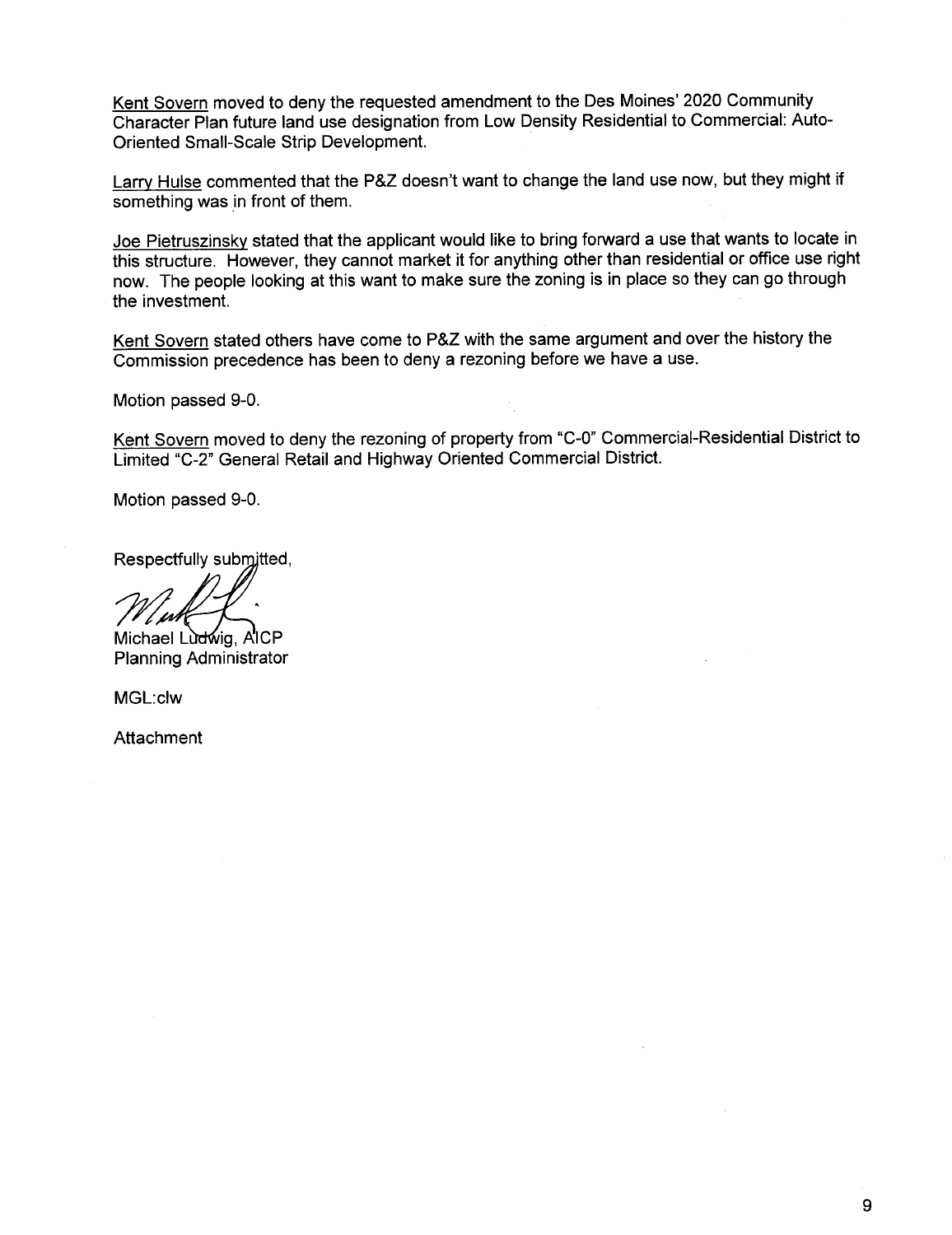Date  $1/13$ 'ANI-00220  $ItemZ/M$  $\frac{1}{2}$  (am not) in favor of the request.  $C(Size, One)$ pany LTd **ED**rint Name CLARK VEI.OR AEMTure Address 2 DEPARTMENT 3957 30315 Reason for opposing or approving this request may be listed below:  $50$   $\overline{P1^2}$ ANG PARTI in while 12009-00720 Date  $1 - 14 - 10$  $HemZ/N$ I (am) (am not) in favor of the request. **Circle One)** Print Name <u>AACCUL</u>  $M$ e c $RE$ OPMENT **COMMUNITY DEVI** Signature 76 Praid Hill Dr. JAN<sup>2</sup> Address  $\mathscr{B}$ Reason for opposing of approving this request may be listed below: Por't Know where The agrs will be rantecl  $\ddot{\phantom{a}}$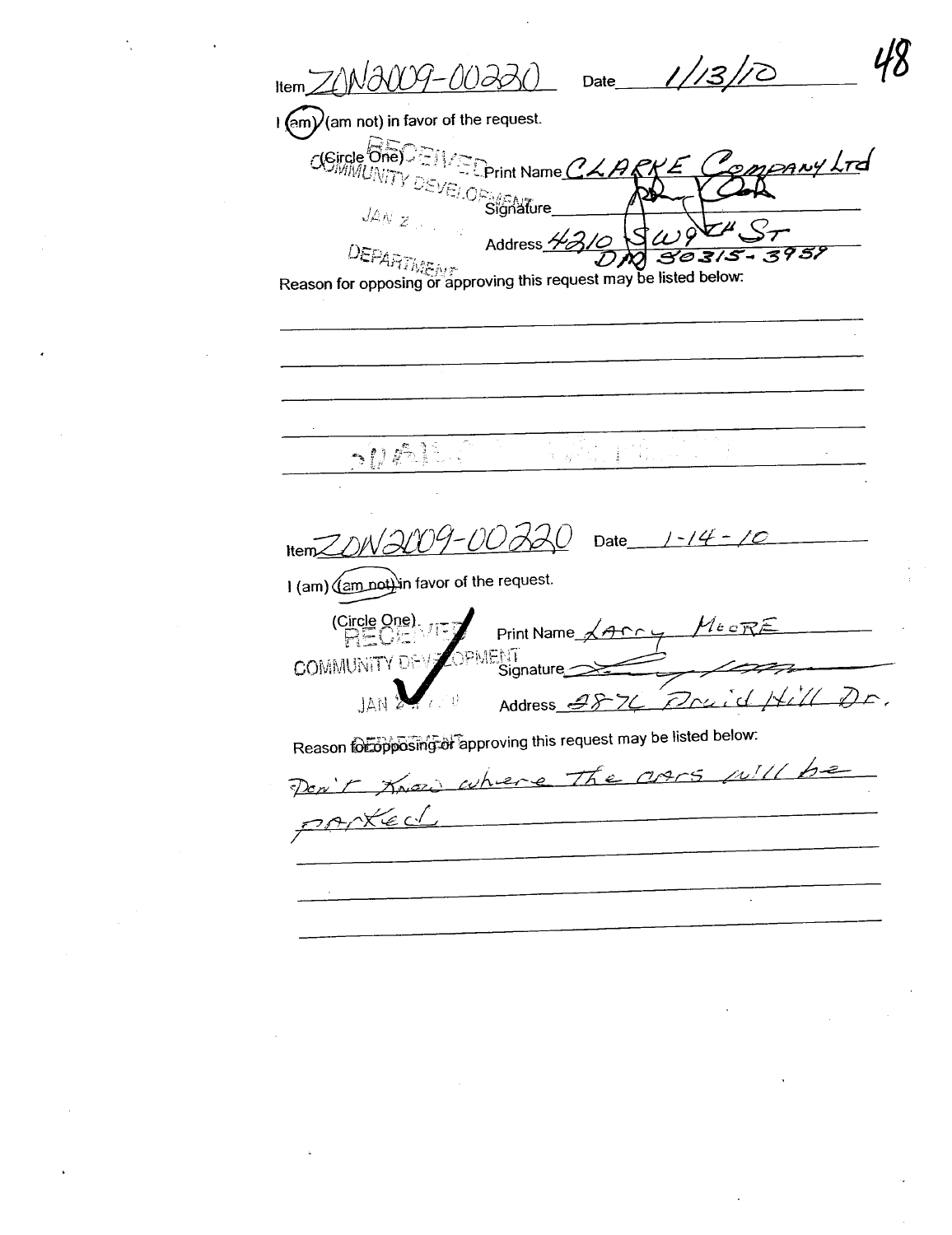$HermZONACO9-OO330$ Date  $1 - 14 - 09$  $\gamma'$ (am) (am not) in favor of the request. **OOMM(Circle One)ELOPMENT** Print Name / **JAN 25 2010** Signature DEPARTMENT DRUID Hill PR Address A Reason for opposing or approving this request may be listed below: Date  $/$  - /  $\mathcal{F}$  - / 0  $\lambda$ Item  $\angle$ I (am) (am not) in favor of the request. COMMUNITY DEVELOP Grazz Cake Neighborn and Assic.<br>May 100: Juste Charles  $\lor$ ELOPMEI $\mathcal{F}_{\mathsf{init}}$ Name $\mathcal{M}$ Qureen  $\mathcal{M} \lor$ Shocto **JAN 25 2018** Signature Address  $\rho_0$ ,  $\beta_4$ 36162 Des Mong <u>ง/</u><br>รัศริเ ร DEPARTMENT Reason for opposing or approving this request may be listed below: <u>Plans as propised (ZGN2009-OCEZO)</u>. Supportive of 经可归的 ig Pa Ã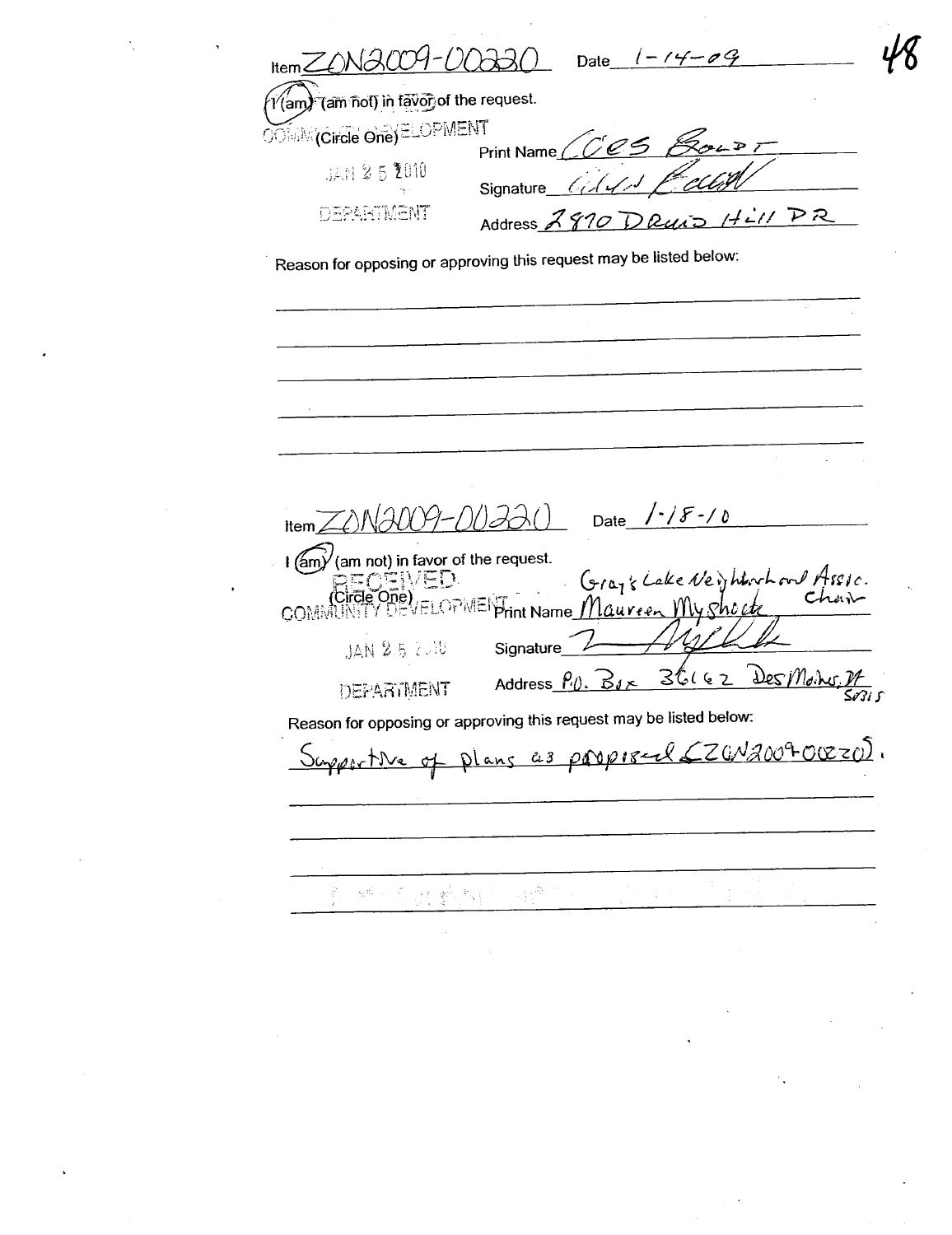| ain red in favor of the request.                                   |            |                                                                                                  |  |
|--------------------------------------------------------------------|------------|--------------------------------------------------------------------------------------------------|--|
| COMMUNICITEIE ONeOPMENT                                            | Print Name | $\kappa$                                                                                         |  |
| JAN 25 2010                                                        | Signature  |                                                                                                  |  |
|                                                                    | Address    | $\bigcup_{\alpha\in\mathcal{C}}\bigcap_{\alpha\in\mathcal{C}}$<br>$\sqrt{2}$                     |  |
| Reason for opposing or approving this request may be listed below: |            |                                                                                                  |  |
|                                                                    |            |                                                                                                  |  |
|                                                                    |            |                                                                                                  |  |
|                                                                    |            |                                                                                                  |  |
|                                                                    |            |                                                                                                  |  |
|                                                                    |            |                                                                                                  |  |
|                                                                    |            |                                                                                                  |  |
|                                                                    |            |                                                                                                  |  |
|                                                                    |            |                                                                                                  |  |
| Iterp                                                              |            | 19'2010<br>Date $\frac{1}{\sqrt{N}}$                                                             |  |
| 60                                                                 |            |                                                                                                  |  |
| (Circle One) $\epsilon$                                            |            |                                                                                                  |  |
| JAN 2 5 2010                                                       |            |                                                                                                  |  |
|                                                                    |            | Print Name <i>WOYD B TAYWR</i><br>Signature <i>Listyl B Jayla</i><br>Address 1846 Druid Hill Dr. |  |
| Reason for opposing or approving this request may be listed below: |            |                                                                                                  |  |
|                                                                    |            |                                                                                                  |  |
|                                                                    |            | Ser 1<br>z.                                                                                      |  |
|                                                                    |            |                                                                                                  |  |
|                                                                    |            |                                                                                                  |  |
|                                                                    |            |                                                                                                  |  |

 $\label{eq:2} \frac{1}{\sqrt{2}}\sum_{i=1}^n\frac{1}{\sqrt{2}}\sum_{j=1}^n\frac{1}{j!}\sum_{j=1}^n\frac{1}{j!}\sum_{j=1}^n\frac{1}{j!}\sum_{j=1}^n\frac{1}{j!}\sum_{j=1}^n\frac{1}{j!}\sum_{j=1}^n\frac{1}{j!}\sum_{j=1}^n\frac{1}{j!}\sum_{j=1}^n\frac{1}{j!}\sum_{j=1}^n\frac{1}{j!}\sum_{j=1}^n\frac{1}{j!}\sum_{j=1}^n\frac{1}{j!}\sum_{j=1}^$ 

 $\mathcal{F}_{\mathcal{G}}$  .

 $\mathbf{z}^{(n)}$  .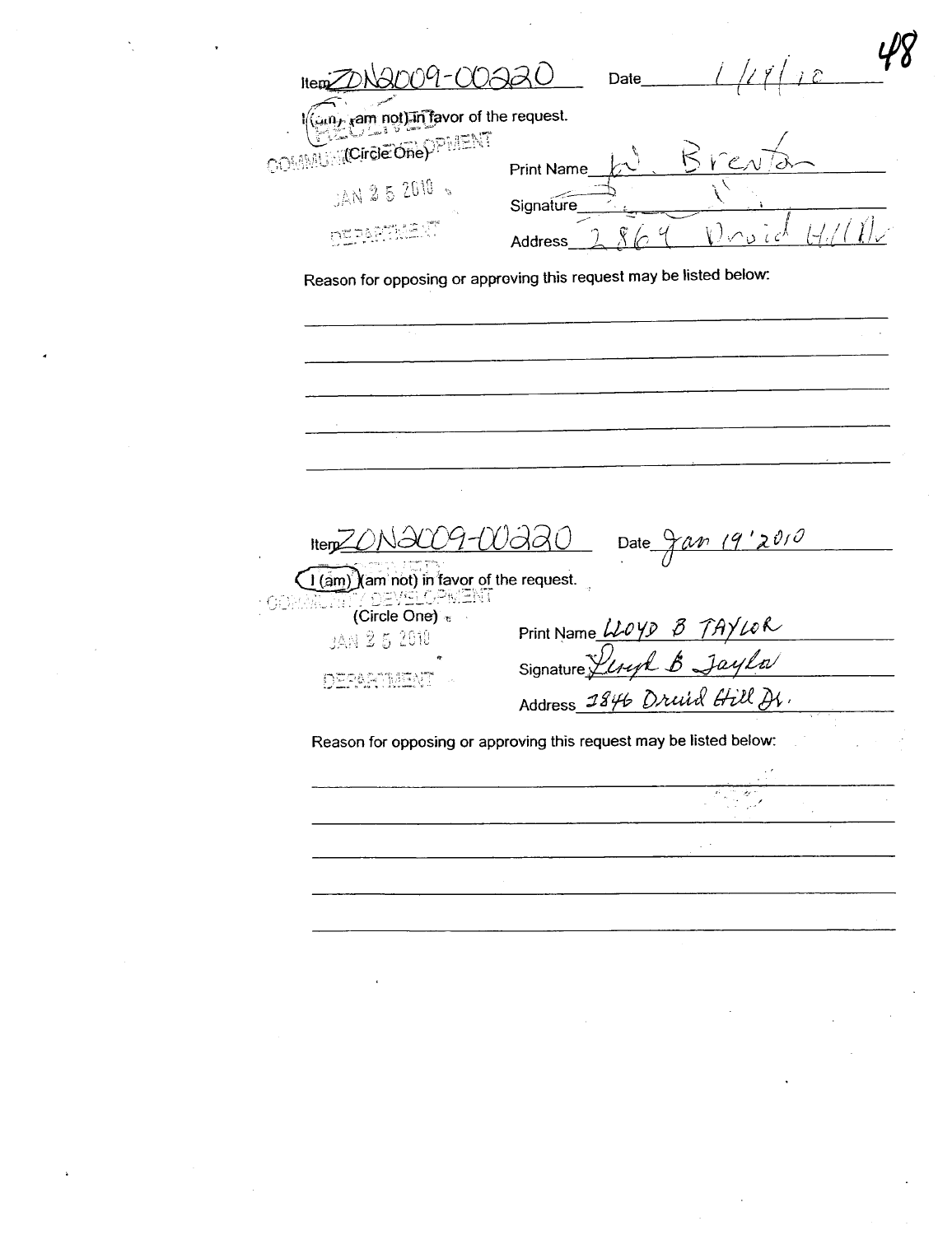<u>7010</u> Date  $\sqrt{ }$ Iki NSK 1 *11) AQ*I Item (am not) in favor of the request.  $\mathsf{I}(\mathsf{am})$  $f = \frac{1}{2}$ Print Name 1 **COMMUNITY DEVELOPMENT** Signature K **JAN 25 Address** Reason for opposing or approving this request may be listed by Wzel U  $\mathbf{z}$ laco9-coaaC Item $Z/M$ Date Jan 14,2010  $\sqrt{2}$  (am not) in favor of the request. (Circle One) Print Name FREDERICK MOUNT COMMUN W.ý J٨ Signature  $M\tilde{I}$  $J\mathcal{L}$  N Address 2850 Druid Ħi **Un**  $t$  2850 Des Moines, IA 50315 Reason for apposing or approving this request may be listed below: I approve because it will be an asset to the neighborhood.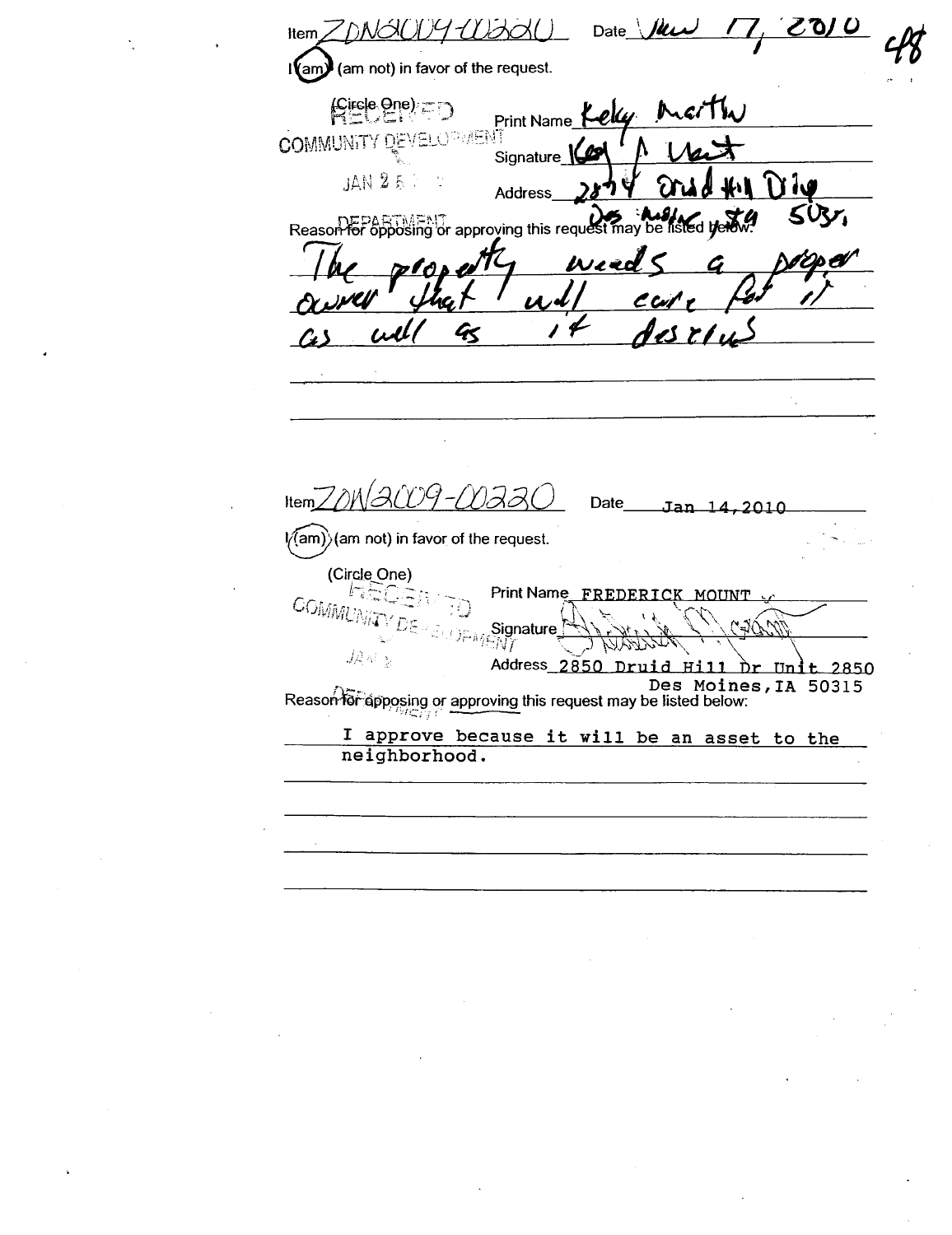January 21,2010

Dann Flaherty Chair of the Plan and Zoning Commission

Re. Rezoning of the Rollins Mansion

Dear Chairman Flaherty,

I visited with Bert Drost yesterday about his recommendation. While we still believe that the current zoning is appropriate, if you proceed with changing this to C-2, we would like to see a limitation on operating hours so that businesses that operate 24/7 would not be allowed. Bert said they hadn't thought about that and he agreed that this additional limitation was a good idea. Our preference would be closing hours no later than 10:00 PM. We cannot be in attendance this evening and appreciate your consideration. Should anyone on the commission care to discuss this, feel free to contact us.

Thanks Again, Lilly Carryl

Jim and Cathy Clough 2842 Druid Hill Dr.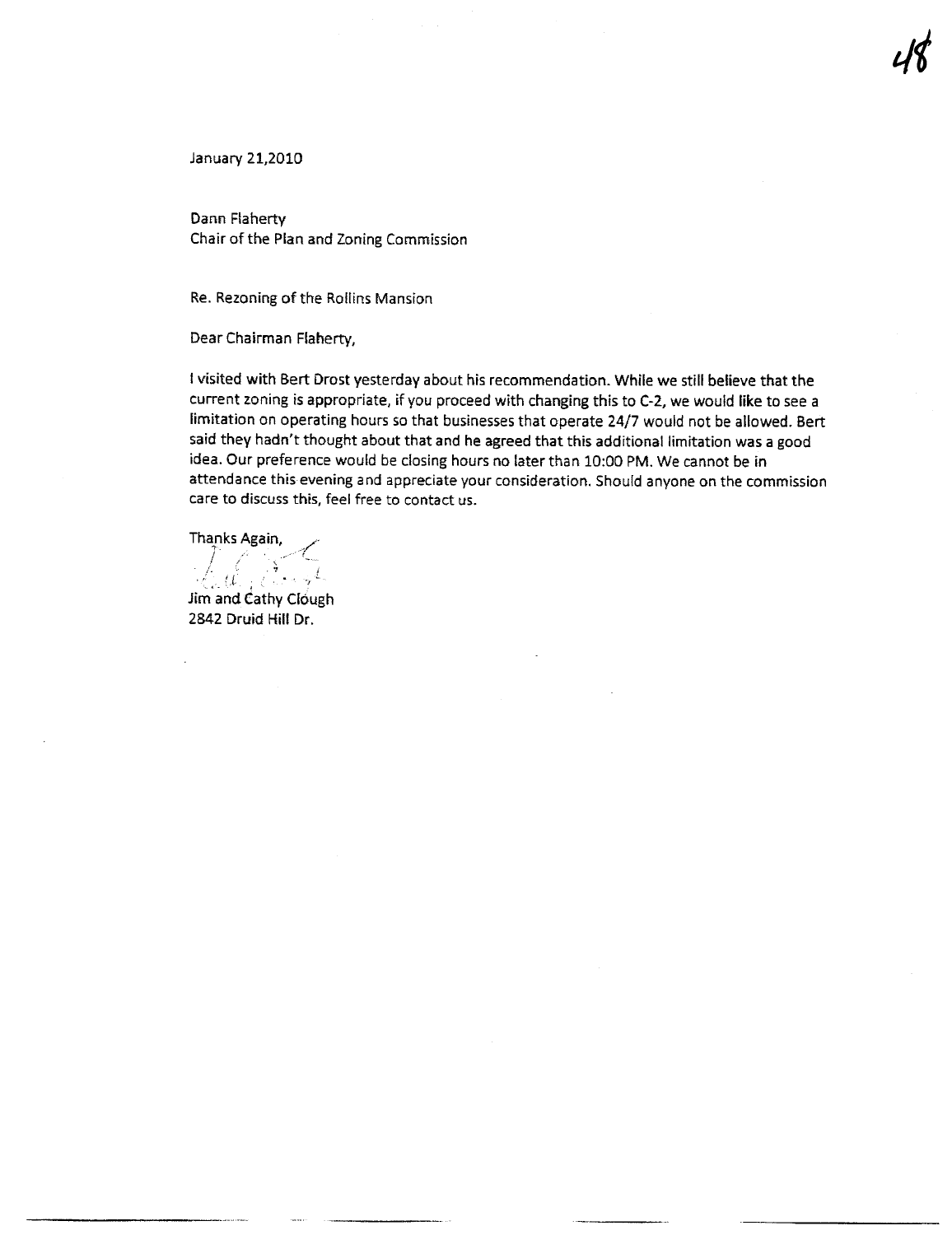January 18,2010

Dann Flahert Chair of the Plan and Zoning Commission

Re. Rezoning of the Rollins Mansion

Dear Chairman Flaherty,

Erik Lundy provided us additional information on this proposed change. We live in the townhome building directly behind the mansion. Our front door is fifty feet from the parking lot of the mansion and our upstairs bedrooms overlook it. The "Statement of Intent" for C-O zoning is appropriate for this property, It limits the type of business and the type of construction that can be done.

That said, we appreciate the historical importance of the mansion and were glad to see Hubbell purchase it. We have already experienced the mansion being used as a reception site as Clarke Company rented this venue out for that purpose. Weddings on the grounds were lovely but some receptions went late into the night and parking was a serious issue, with cars parked along both sides of the northern access to our complex between the mansions. Our concerns are noise, traffic and any activity that would reduce property values or our quality of life; our concerns are adequately addressed in the Statement of Intent for C-O zoning. This was something we looked into prior to purchasing our townhome.

As the application presently reads, we cannot support this proposed change. We would be happy to discuss this with any commission member.

Thank you for your consideration,<br> $\frac{1}{\sqrt{2}}$  ( $\frac{1}{\sqrt{2}}$  ,  $\frac{1}{\sqrt{2}}$ i - i-r "(.. ~l- ~~:j . /'

Jim and Cathy Clough 2842 Druid Hil Drive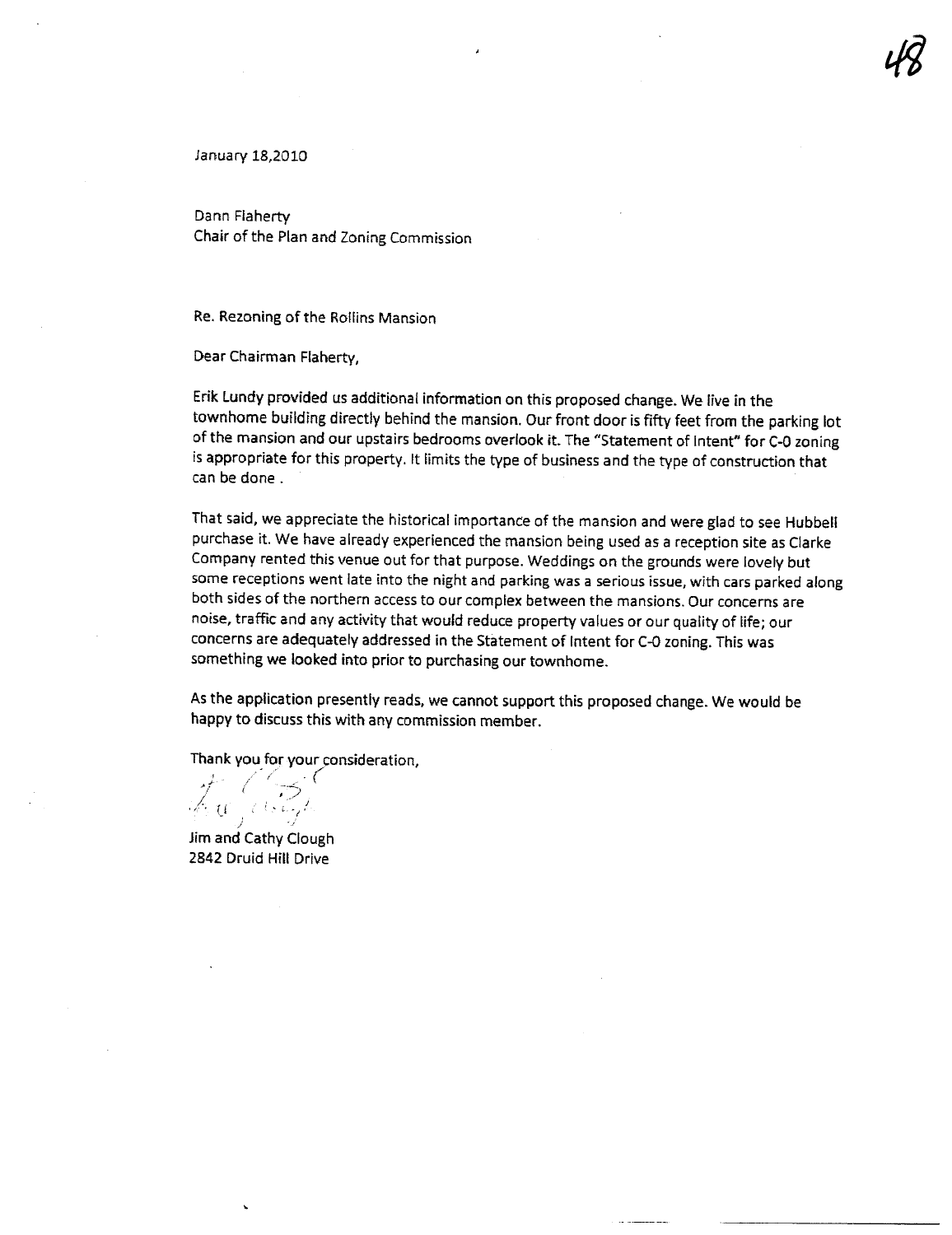Michael F. Kelley, Assistat City Attorney, 400 Robert Ray Dr., Des Moines, IA 50309 5151283-4124 City Clerk - City Hall, 400 Robert Ray Dr., Des Moines, IA 50309 No change Acceptance of Rezoning Ordinance Rollins Mansion, LLC City of Des Moines. Iowa Prepared by: Return Address: Taxpayer: Title of Document: Grantor's Name: Grantee's Name: Legal Description: Parcel "E", being a part of Lot 16, Casady's Druid Hill Park, an Official Plat; Parcel "E" beginning at the Northeast corner of the West 327 feet of said Lot 16; thence East 21 feet, South 110.04 feet, West 17.59 feet to East line of the West 327 feet of said Lot 16; thence South 120.53 feet, Southwest 51.04 feet, West 28.26 feet, Northwest 67.46 feet, Southwesterly 106.69 feet, West 86.58 feet, North 255.06 feet to the North Line of said Lot 16; thence East 319.68 feet to the Point of Beginning of said Lot 16, as

shown on the Plat of Survey recorded in Book 8142, Page 422 of the Polk County Recorder's Office; all

now included in and forming a part of the City of Des Moines, Polk and Warren County, Iowa

 $\bigvee$ 

48

# ACCEPTANCE OF REZONING ORDINANCE

The undersigned hereby states, warants and agres as follows:

1. That Rollns Mansion, LLC, by its sole member Iowa Property Exchange, LLC, is the sole owner of the Property in the vicinty of 2801 Fleur Drive, Des Moines, Iowa, more specificaly described above.

2. That in the event the City of Des Moines, Iowa, acts to rezone the Property from the C-O Commercial-Residential District to Limited C-2 General Retail and Highway Orented Commercial District classification, I agree and accept on behaf of the owner to the imposition of the following conditions to run with the land and be binding upon all successors, heirs and assigns as part of the ordinance so rezoning the Property:

1. Any modifications to the site, including any building additions, building demolition, or parking lot expansions, shall be in accordance with a site plan as approved by the City's Plan & Zoning Commission and shall, to the extent feasible, respect the historic character of the building.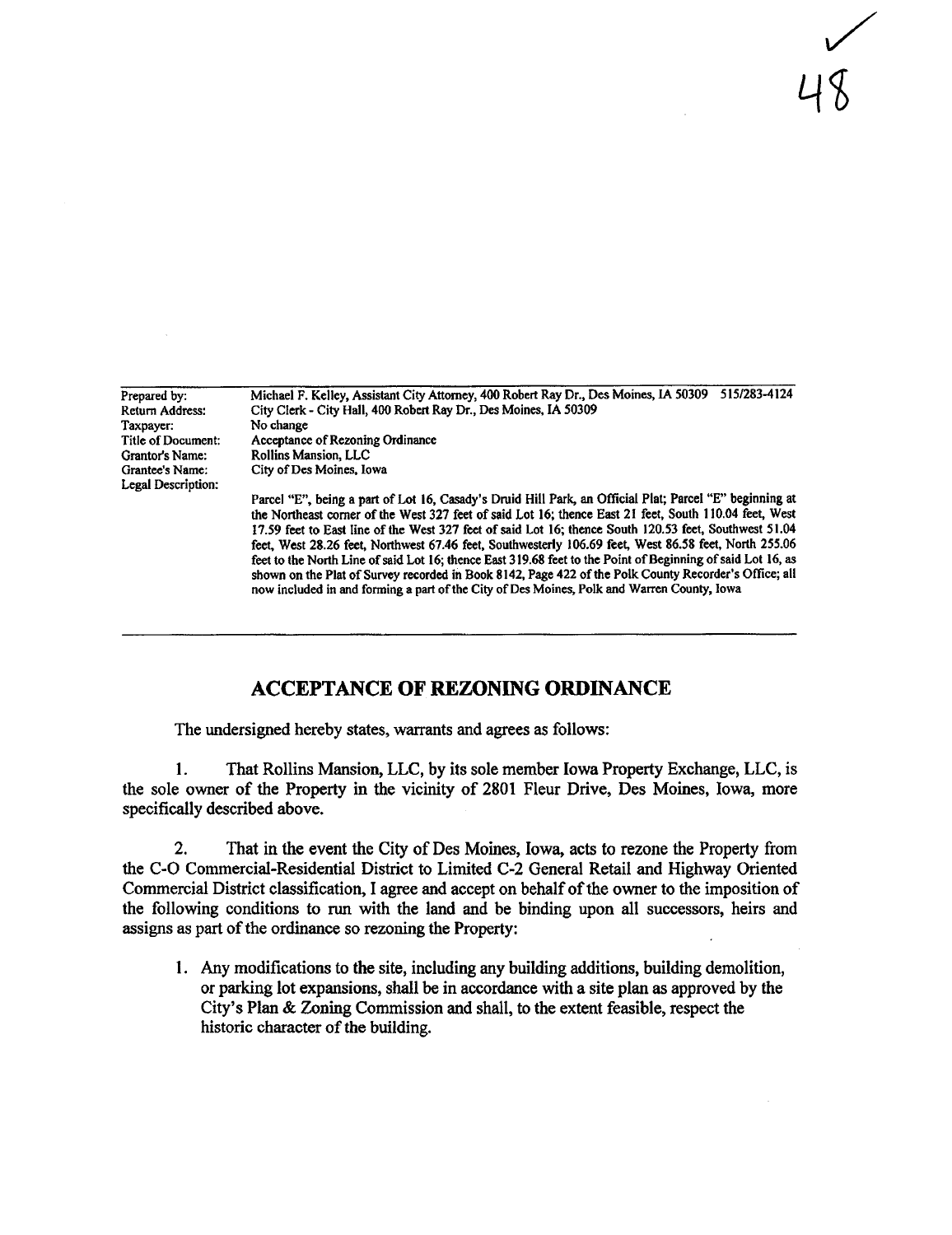- 2. Any additional parking constructed shall be set back at least 10 feet from the northern and eastern boundaries, 25 feet from the southern boundary of the property, and 35 feet from the western boundary.
- 3. Any additional parking constructed shall be landscaped in accordance with the Landscape Standards applicable to the "C-2" District.
- 4. Signage shall be limited to a singe monument sign constructed with a brick base to complement the structure and shall not exceed 8 feet in height or 32 square feet in area.
- 5. Use of the property shall be limited to the following uses:
	- a) Any use as permitted and limited in the "C-0" Commercial-Residential District, except:
		- i. Communication towers.
		- ii. Correctional placement residences.
		- iii. Shelters for the homeless.
		- iv. Agricultural uses.
	- b) Specialty retail, restaurant, and hospitality uses up to 15,000 square feet in gross floor area, such as:
		- i. Antique shops.
		- ii. Apparel shops.
		- iii. Art studios with gallery.
		- iv. Bookstores.
		- v. Camera stores.
		- vi. Confectionary stores, include ice cream or snack bars.
		- vii. Florist shops.
		- viii. Furniture stores.
		- ix. Gift shops.
		- x. Hobby shops.
		- xi. Hotels
		- xii. Jewelry stores.
		- xiii. Leather goods stores.
		- xiv. Music stores.
		- xv. Restaurants
		- xvi. Specialty food stores.
	- c) Music studios.
	- d) Photographic studios, including fim developing and retail sales of photographic equipment and supplies.
	- e) Banks, savings and loan associations and similar financial institutions, except those whereby a majority of loans are made based on collateral of future payroll or vehicle titles.
	- f) Business, secretarial or other commercially operated schools for adults, but not including commercial trade schools, such as gasoline, diesel, or marine engine mechanics schools, or truck driving schools.